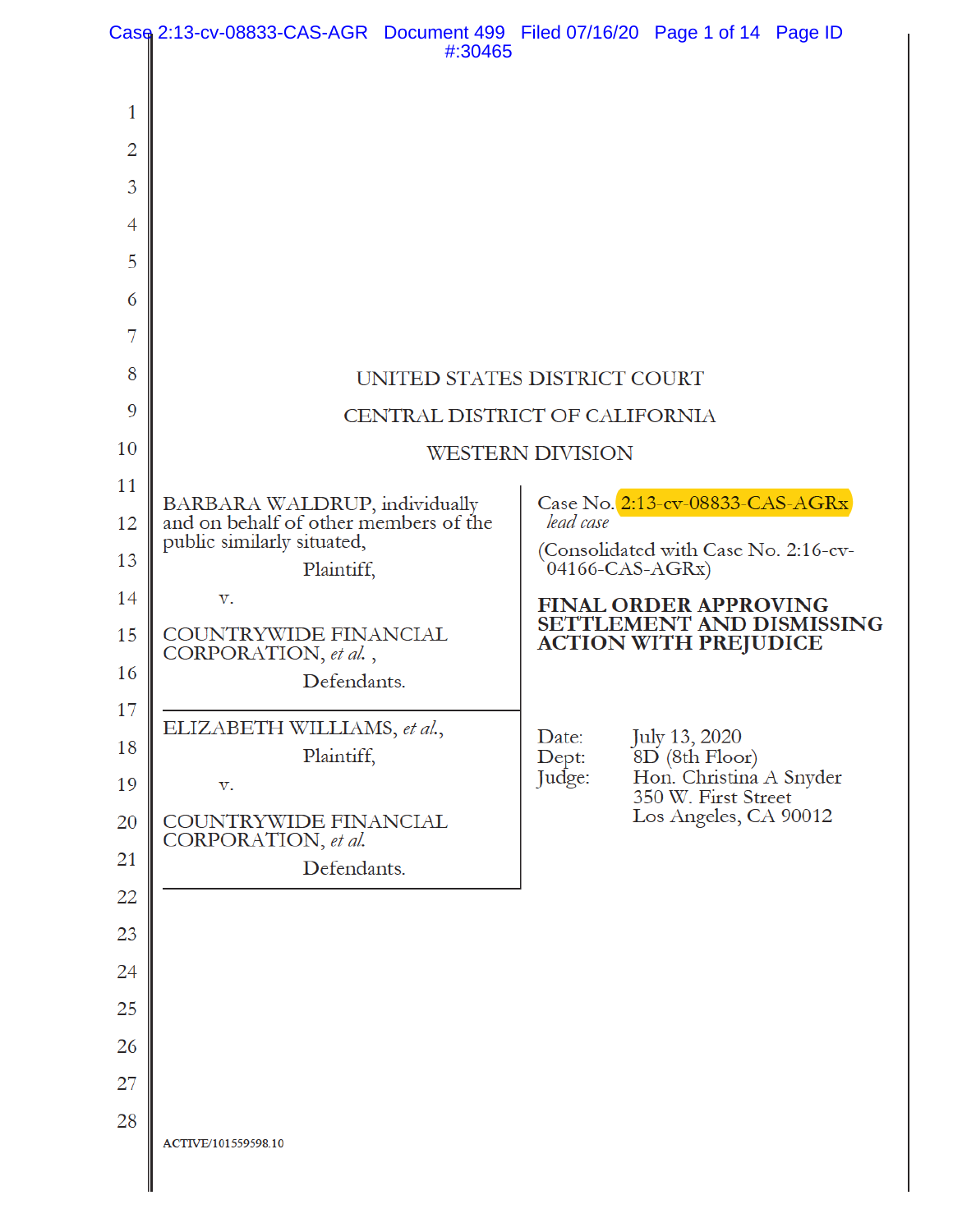# **FINAL ORDER APPROVING SETTLEMENT AND DISMISSING ACTION WITH PREJUDICE**

3 4 5 6 7 8 9 10 11 This matter having come before the Court on July 13, 2020, upon the Motion of plaintiffs Barbara Waldrup, Becky Reaster, and Rebecca Murphy ("Representative Plaintiffs"), individually and on behalf of a class of persons, for final approval of a settlement reached between the Parties, and upon review and consideration of the Settlement Agreement dated January 17, 2020 (the "Settlement Agreement" or "Agreement"), the exhibits to the Settlement Agreement, the evidence and arguments of counsel presented at the final Court Approval Hearing, and the submissions filed with this Court in connection with the Court Approval Hearing, IT IS HEREBY ORDERED and adjudged as follows:

12 13 14 15 16 1. The Settlement Agreement is hereby incorporated by reference into this Final Order Approving Settlement, Certifying Settlement Class, and Dismissing Action with Prejudice ("Order"), and are hereby adopted by this Court. Capitalized terms in this Order shall, unless otherwise defined herein, have the same meaning as in the Agreement.

17 18 19 2. For settlement purposes only, the Class, as that term is defined in the paragraph 1.06 of the Agreement, is found to meet the relevant requirements of FED. R. CIV. P. 23(a) and (b)(3).

20 21 22 23 24 3. For settlement purposes and pursuant to FED. R. CIV. P. 23(a) and (b)(3), the Court finally certifies the Class as defined in Paragraph 1.06 of the Agreement. If, for any reason, the Settlement does not become effective, this final certification for settlement purposes shall be null and void, and shall not be used or referred to for any purpose in the Action or any other action or proceeding.

25 26 27 4. The Court appoints Representative Plaintiffs Barbara Waldrup, Becky Reaster, and Rebecca Murphy as representatives of the Class, and finds that they meet the requirements of FED. R. CIV. P. 23.

28

1

2

ACTIVE/101559598.10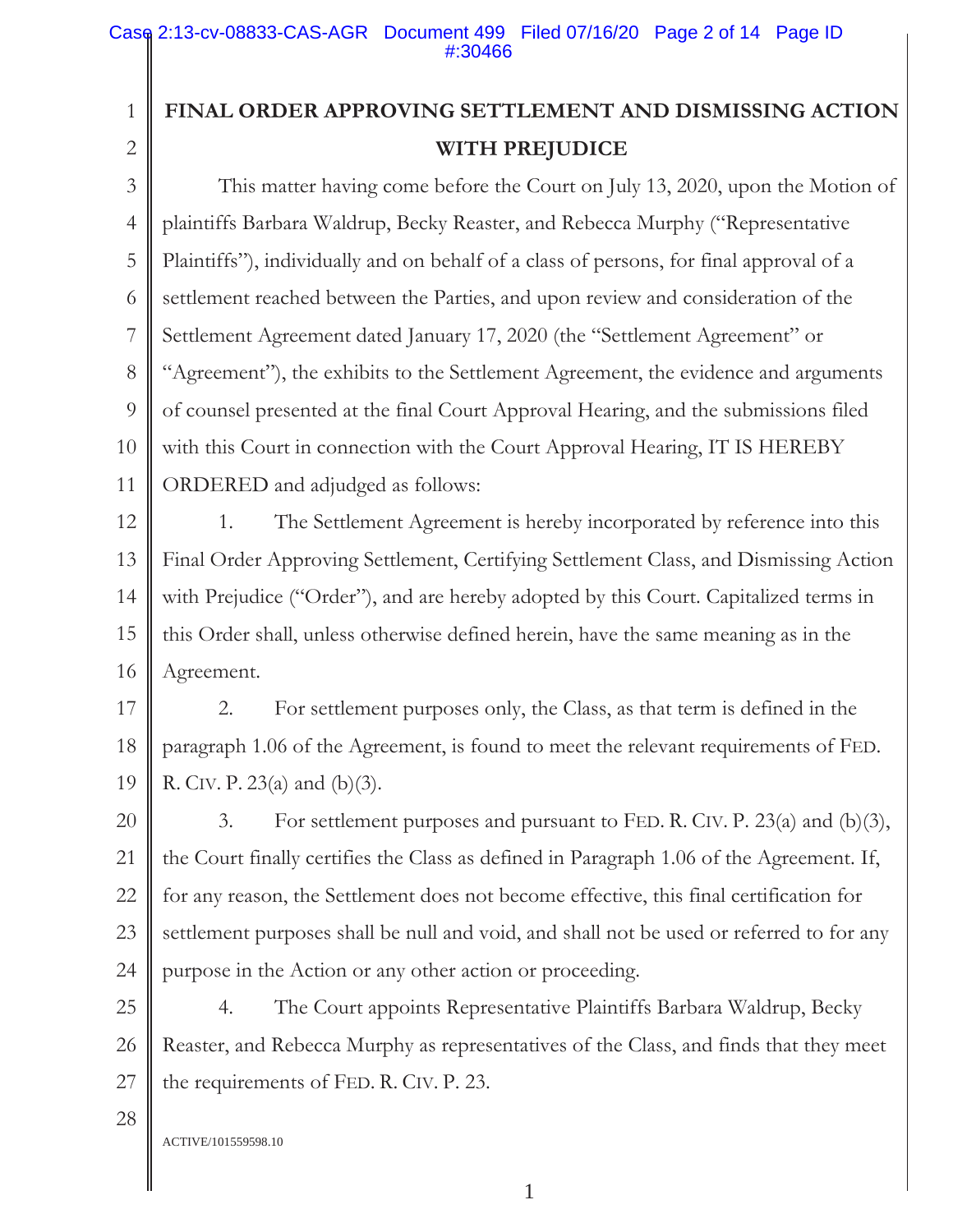#### 1 2 3 4 5 6 7 8 9 10 11 12 13 14 15 16 17 18 19 20 21 22 23 24 25 26 27 28 5. The Court appoints the following lawyers as counsel to the Class, and finds that these counsel meet the requirements of Fed. R. Civ. P. 23: Roland Tellis (SBN 186269) rtellis@baronbudd.com Daniel Alberstone (SBN 105275) dalberstone@baronbudd.com Mark Pifko (SBN 228412) mpifko@baronbudd.com Evan Zucker (SBN 266702) ezucker@baronbudd.com Baron & Budd, P.C. 15910 Ventura Boulevard, Suite 1600 Encino, California 91436 Telephone: (818) 839-2333 Steve W. Berman (pro hac vice) steve@hbsslaw.com Hagens Berman Sobol Shapiro LLP 1918 Eighth Avenue, Suite 3300 Seattle, Washington 98101 Telephone: (206) 623-7292 Facsimile: (206) 623-0594 Christopher R. Pitoun (SBN 290235) christopherp@hbsslaw.com Hagens Berman Sobol Shapiro LLP 301 North Lake Avenue, Suite 920 Pasadena, California 91101 Telephone: (213) 330-7150 Facsimile: (213) 330-7152 6. The Court hereby approves the list of Successful Opt-Outs attached hereto as Exhibit A and determines that the list of Successful Opt-Outs is a complete list of all persons who have timely and validly requested exclusion from the Settlement, and accordingly, who shall neither share in nor be bound by this Order or the Agreement. 7. As set forth in the Class Notice, this Court convened the Court Approval Hearing 10:00 a.m. on July 13, 2020 in Courtroom 8D of the United States District Court for the Central District of California. 8. Pursuant to FED. R. CIV. P. 23(e), the Settlement of the Action, as embodied in the terms of the Settlement Agreement, is hereby finally approved as a Case 2:13-cv-08833-CAS-AGR Document 499 Filed 07/16/20 Page 3 of 14 Page ID #:30467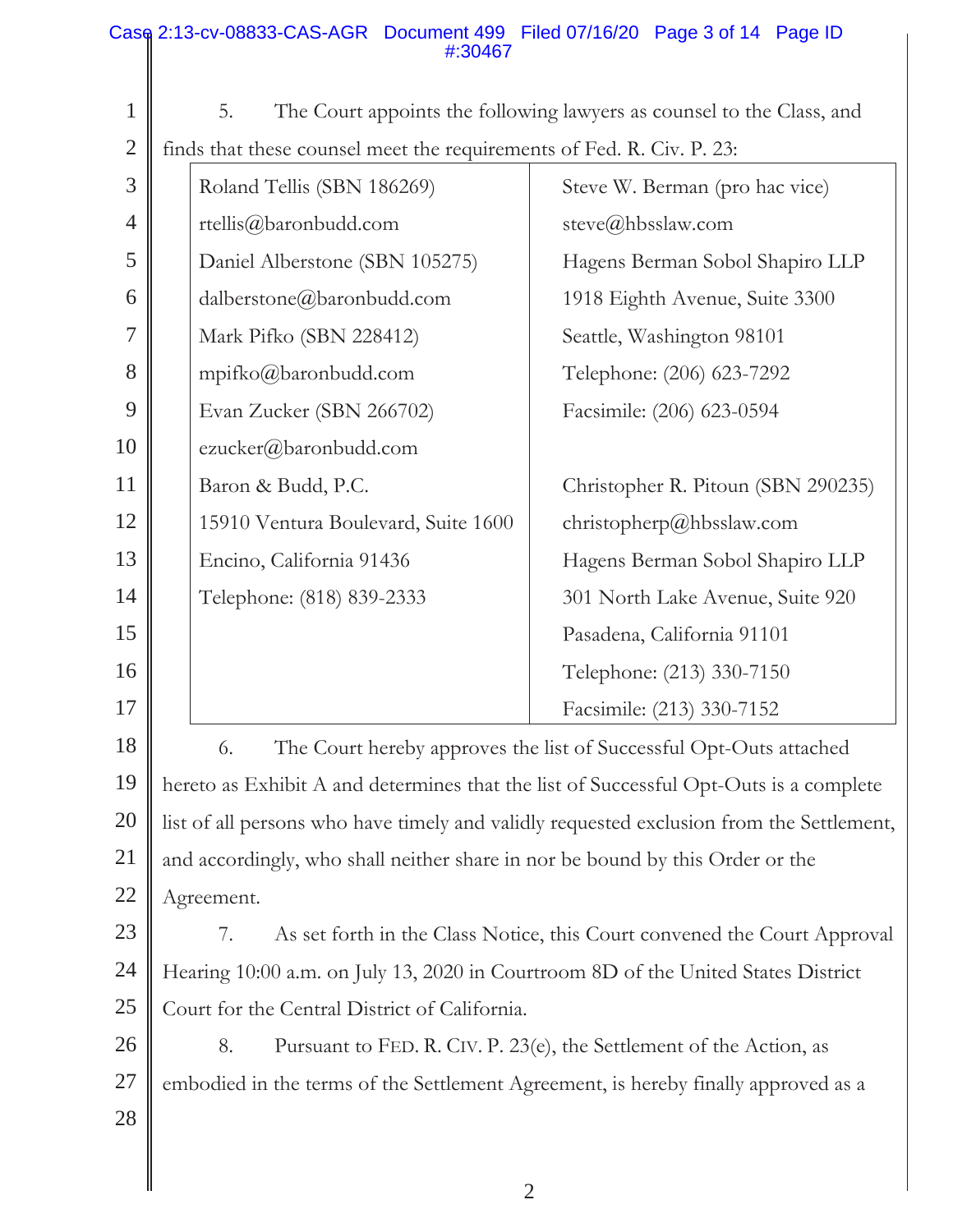### Case 2:13-cv-08833-CAS-AGR Document 499 Filed 07/16/20 Page 4 of 14 Page ID #:30468

1 2 fair, reasonable, and adequate settlement of the Action in light of the factual, legal, practical, and procedural considerations raised by them.

3 4 5 6 7 8 9 10 11 9. The Court finds that mailed and publication notice previously given to Class Members in the Action was the best notice practicable under the circumstances, and satisfies the requirements of due process and FED. R.. CIV. P. 23. The Court further finds that, because (a) adequate notice has been provided to all Class Members and (b) all Class Members have been given the opportunity to object to, and/or request exclusion from, the Settlement, it has jurisdiction over all Class Members. The Court further finds that all requirements of statute (including but not limited to 28 U.S.C. § 1715), rule, and state and federal constitutions necessary to effectuate this Settlement have been met and satisfied.

12 13 14 15 16 17 18 19 20 21 22 23 24 25 26 27 28 10. After due consideration of the Parties' likelihood of success at trial; the range of Representative Plaintiffs Barbara Waldrup, Becky Reaster, and Rebecca Murphy's possible recovery; the complexity, expense, and duration of the litigation; the minimal opposition to the Settlement; the small number of Successful Opt-outs from the Settlement; the positive reaction of Class Members to the Settlement; the state of proceedings at which the Settlement was achieved; the nature of the complex negotiations and numerous mediations with Eric Green (of Resolutions LLC) leading to the Settlement; the litigation risks to the Representative Plaintiffs Barbara Waldrup, Becky Reaster, and Rebecca Murphy, the Class Members, and Defendants arising from Defendants' motions for summary judgment and decertification; the litigation risks to Representative Plaintiffs Barbara Waldrup, Becky Reaster, and Rebecca Murphy and the Class Members of maintaining class treatment through decertification and appeal; the litigation risks to Representative Plaintiffs Barbara Waldrup, Becky Reaster, and Rebecca Murphy and the Class Members from summary judgment, trial, and appellate proceedings in the Actions; all written submissions, affidavits, and arguments of counsel; and after notice and a hearing, this Court finds that the terms of the Settlement, the Agreement, and all exhibits thereto are fair, adequate, and reasonable,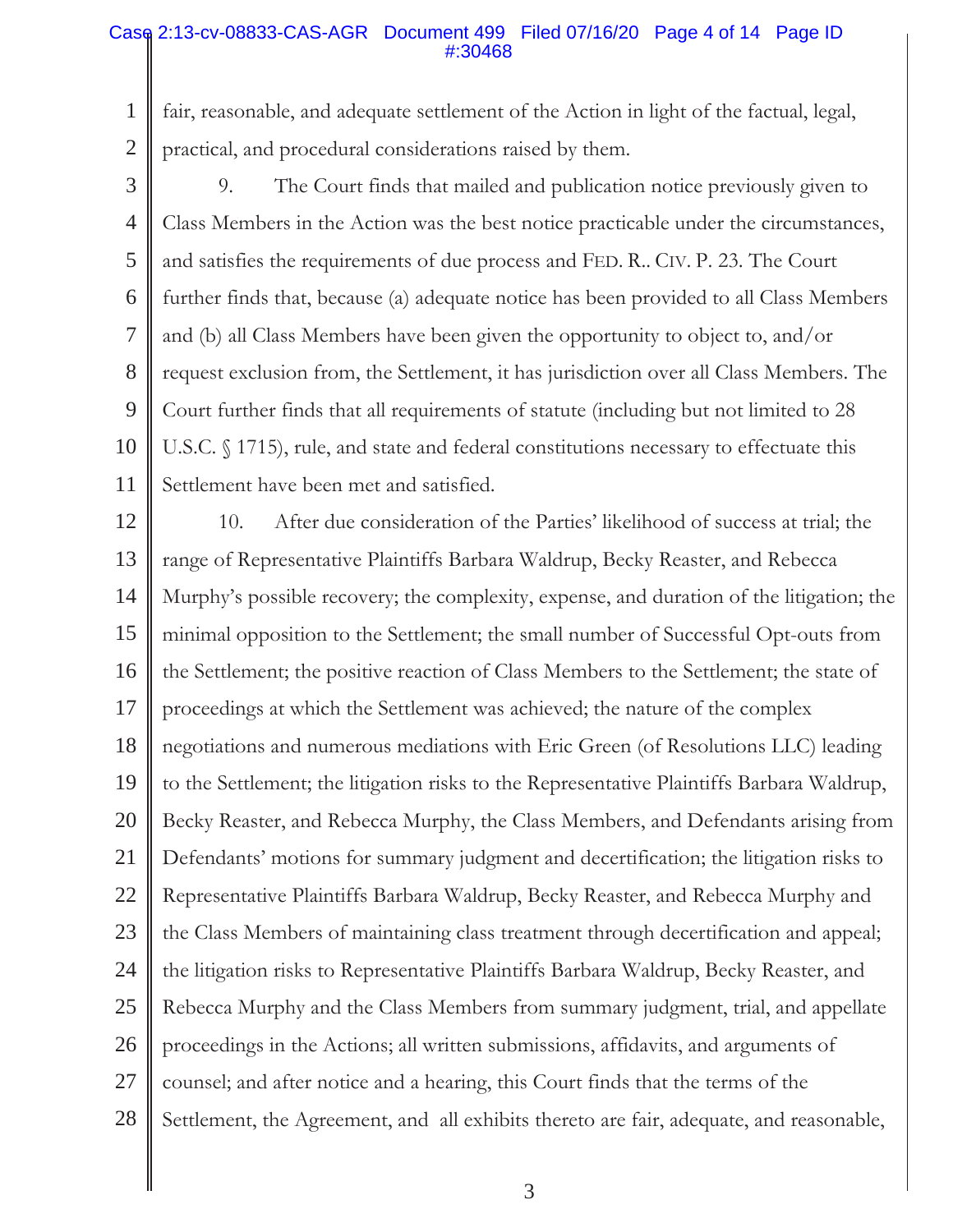# Case 2:13-cv-08833-CAS-AGR Document 499 Filed 07/16/20 Page 5 of 14 Page ID #:30469

1 2 3 and are in the best interest of the Class. Accordingly, the Agreement should be and is approved and shall govern all issues regarding the Settlement and all rights of the Parties, including the Class Members.

- 4 5 6 7 8 9 10 11 12 13 14 15 16 17 18 11. Upon consideration of Class Counsel's application for attorneys' fees and litigation costs, the aggregate amount of the Attorneys' Fee Award/Litigation Cost Award is hereby fixed at fifty-one million seven hundred thirty-one thousand fifty dollars and eighty-six cents (\$51,731,050.86) consisting of forty-nine million three hundred sixty-four thousand eight hundred dollars and six cents (\$49,364,800.06) in attorneys' fees and two million three hundred sixty-six thousand two hundred fifty dollars and eighty cents (\$2,366,250.80) in litigation costs. This aggregate award covers, without limitation, any and all claims for attorneys' fees and litigation costs incurred by (a) Plaintiffs' Counsel, (b) any other counsel representing (or purporting to represent) Representative Plaintiffs Barbara Waldrup, Becky Reaster, and Rebecca Murphy or Class Members (or any of them), and (c) Representative Plaintiffs Barbara Waldrup, Becky Reaster, and Rebecca Murphy or the Class Members (or any of them) in connection with or related to any matter in the Consolidated Actions, the Settlement, the administration of the Settlement, and any of the matters or claims within the scope of the Release.
- 19 20 21 22 12. Upon consideration of Representative Plaintiffs Barbara Waldrup, Becky Reaster, and Rebecca Murphy's application for service awards to them, the amount of the Representative Plaintiffs Award for Barbara Waldrup, Becky Reaster, and Rebecca Murphy is hereby fixed at fifteen thousand dollars each (\$15,000.00).
- 23 24 13. In accordance with the Agreement, and to effectuate the Settlement, Defendants shall cause:

25

26

27

28

a) the Benefit Checks to be provided to Class Members (other than Successful Opt-Outs) in accordance with the terms of the Agreement;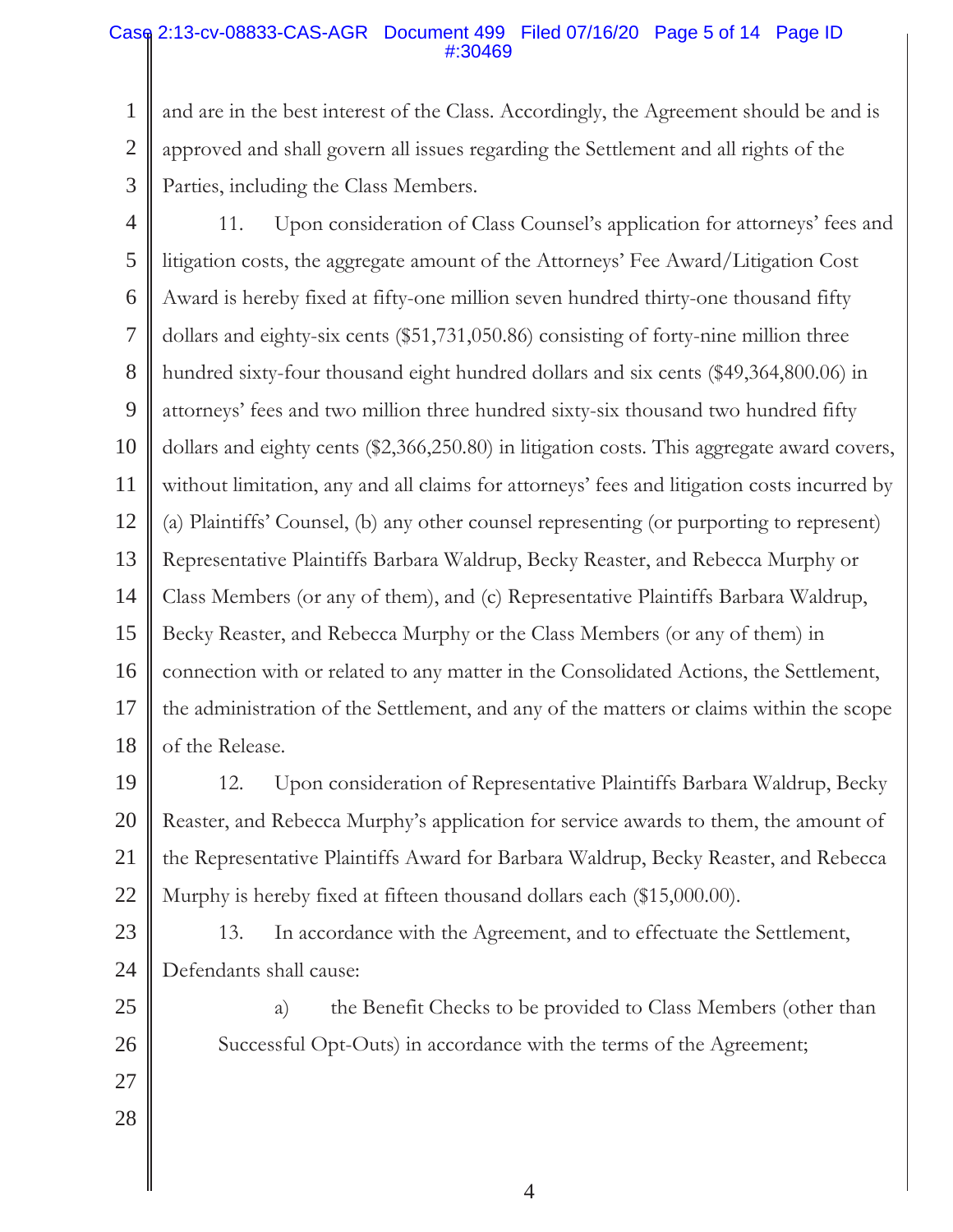### 1 2 3 4 5 6 7 8 9 10 11 12 13 14 15 b) the aggregate Attorney Fee Award and Litigation Cost Award made in Paragraph 11 above to be disbursed to Class Counsel in accordance with the terms of the Agreement; and c) the Representative Plaintiffs Award made in Paragraph 12 above to be disbursed to Representative Plaintiffs Barbara Waldrup, Becky Reaster, and Rebecca Murphy in accordance with the terms of the Agreement. 14. The Action and all claims against all Defendants are hereby dismissed on the merits and with prejudice, and the Clerk is directed to enter the Judgment to that effect in the Action. The judgment shall be without costs to any Party except as expressly awarded herein. 15. Representative Plaintiffs Barbara Waldrup, Becky Reaster, and Rebecca Murphy, Plaintiffs' Counsel, and each Class Member (except those who are Successful Opt-Outs and appear on Exhibit A) shall be forever bound by this Order and the Agreement, including the Release and covenants not to sue set forth in paragraphs 4.01 to 4.03 of the Agreement providing as follows: Case 2:13-cv-08833-CAS-AGR Document 499 Filed 07/16/20 Page 6 of 14 Page ID #:30470

16 17 18 19 20 21 22 23 24 25 26 27 28 4.01 Upon Final Approval, Representative Plaintiffs Barbara Waldrup, Becky Reaster, and Rebecca Murphy and each Class Member who is not a Successful Opt-out, and each of their respective co-borrowers, co-applicants, spouses, children, executors, representatives, guardians, wards, heirs, estates, successors, predecessors, next friends, joint tenants, tenants in common, tenants by the entirety, co-borrowers, co-obligors, co-debtors, legal representatives, attorneys, agents, and assigns, and all those who claim through them or who assert claims (or could assert claims) on their behalf, and each of them (collectively and individually, the "Releasing Persons"), will be deemed to have completely released and forever discharged Defendants, Countrywide, LandSafe, each of the Fee Panel Appraisers and Staff Appraisers who prepared the appraisals at issue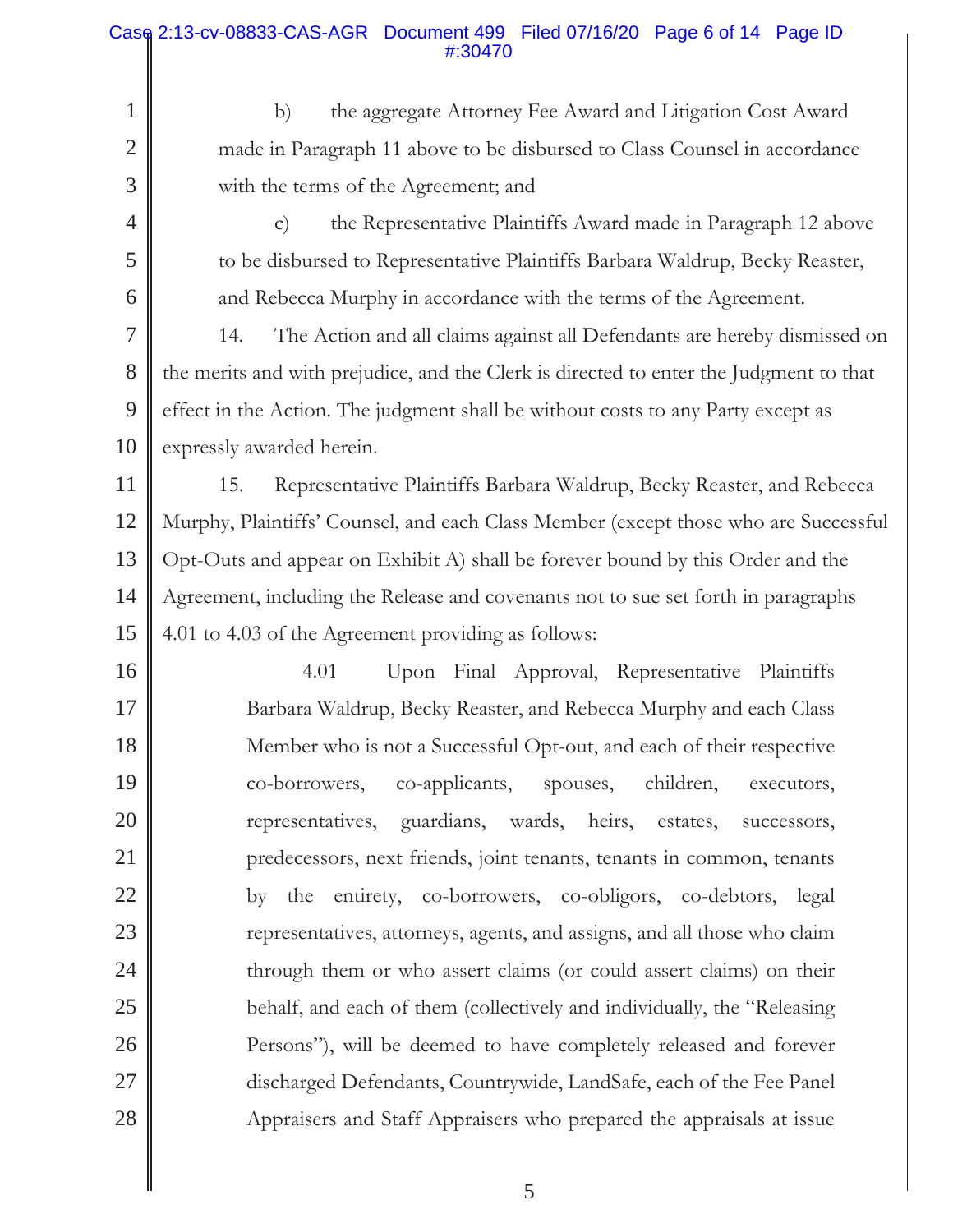### Case 2:13-cv-08833-CAS-AGR Document 499 Filed 07/16/20 Page 7 of 14 Page ID #:30471

1

2

3

4

5

6

7

8

9

10

11

12

13

14

15

16

17

18

19

20

21

22

23

24

25

26

27

28

in the Consolidated Actions, each of the brokers, builders or sellers who arranged or were involved with the Loans or the transactions underlying the Loans, any person, entity or trust that held or holds an interest in the Loans, and each of Defendants' past, present, and future parents, predecessors, successors, partners, assigns, subsidiaries, affiliates, divisions, owners, shareholders, officers, directors, vendors, employees, attorneys, insurers, and agents (alleged or actual) (collectively and individually, the "Released Persons"), from any claim, right, demand, charge, complaint, action, cause of action, obligation, or liability of any and every kind—including without limitation (i) those known or unknown or capable of being known, (ii) those which are unknown but might be discovered or discoverable based upon facts other than or different from those facts known or believed at this time, including facts in the possession of and concealed by any Released Person, (iii) those accrued, unaccrued, matured or not matured from the beginning of the world until today; and (iv) those asserted by any of Representative Plaintiffs Barbara Waldrup, Becky Reaster, and Rebecca Murphy, whether individually or on behalf of any class or putative class, in the Consolidated Actions (collectively, the "Released Rights")—that arise out of and/or in any way concern (a) Released Rights that were asserted, or attempted to be asserted, in the Consolidated Actions; (b) appraisals obtained by LSA in connection with a mortgage loan application made to Countrywide during the Class Period, including without limitation all claims in any way concerning (i) conduct, acts, disclosures (written or oral), representations, and/or omissions by any of the Released Parties relating to appraisals or appraisal-related services; (ii) any practice, policy, and/or procedure of any of the Released Parties challenged in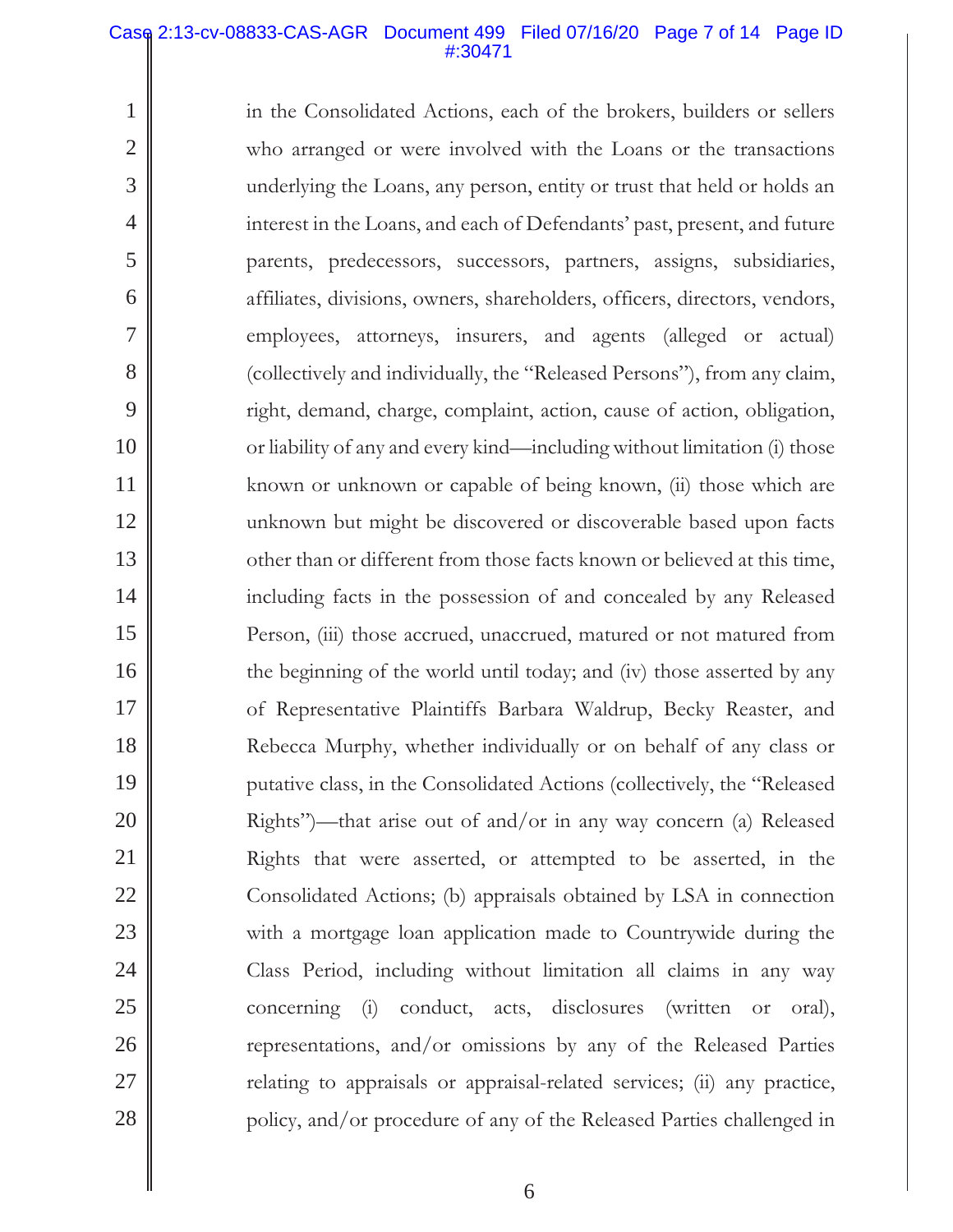#### Case 2:13-cv-08833-CAS-AGR Document 499 Filed 07/16/20 Page 8 of 14 Page ID #:30472

the Consolidated Actions in any way concerning appraisals or appraisal-related services; (iii) conduct, acts, disclosures (written or oral), representations, and/or omissions by any of the Released Parties relating to the content, character, quality, fitness, cost, USPAPcompliance, or valuation of any appraisals or appraisal-related services; (iv) conduct, acts, disclosures (written or oral), representations, and/or omissions by any of the Released Parties relating to the charging or collection of any fees, charges or other amounts for appraisals or appraisal-related services; and (v) appraisal or appraisal-related services obtained from LandSafe; (c) all claims asserted or that could have been asserted in the Consolidated Actions; (d) any claim or theory that any act or omission by any of the Released Parties in connection with the making of or application for any of the Loans in any way relating to appraisals or appraisal-related services violates or violated any statute, regulation, law, USPAP or any other professional standard, and/or contract; (e) any claim or theory that Defendants (or any of them) are liable, whether directly or indirectly, for the conduct, acts and/or omissions of any appraiser who performed or prepared any of appraisals obtained from LandSafe in connection with the making of or application for any of the Loans; and (f) any violation and/or alleged violation of state and/or federal law, whether common law or statutory, arising from or relating to the conduct, acts and/or omissions described in this paragraph or alleged or described in the Consolidated Actions. This Release shall be included as part of any judgment, so that all released claims and rights shall be barred by principles of res judicata, collateral estoppel, and claim and issue preclusion.

28

27

1

2

3

4

5

6

7

8

9

10

11

12

13

14

15

16

17

18

19

20

21

22

23

24

25

26

4.02 Upon Final Approval, the Releasing Persons each will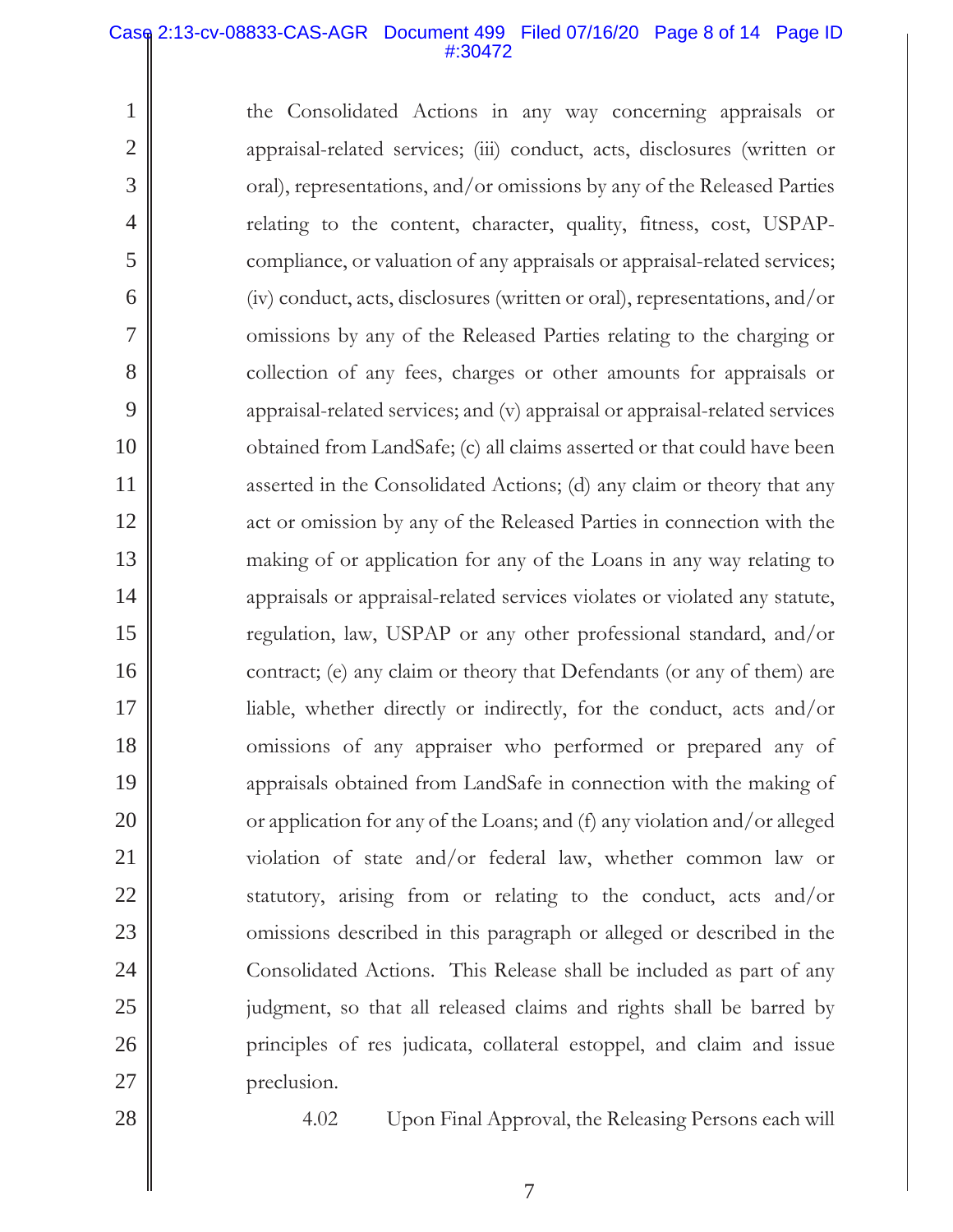#### Case 2:13-cv-08833-CAS-AGR Document 499 Filed 07/16/20 Page 9 of 14 Page ID #:30473

1

2

3

4

5

6

7

8

9

10

11

12

13

14

15

16

17

18

19

20

21

22

23

24

25

26

27

28

waive and release any and all provisions, rights, and benefits conferred either (a) by Section 1542 of the California Civil Code, or (b) by any law of any state or territory of the United States, or principle of common law, which is similar, comparable, or equivalent to section 1542 of the California Civil Code, with respect to the claims released pursuant to the paragraph above. Section 1542 of the California Civil Code reads: "A general release does not extend to claims that the creditor or releasing party does not know or suspect to exist in his or her favor at the time of executing the release and that, if known by him or her, would have materially affected his or her settlement with the debtor or released party." Whether a beneficiary of California law or otherwise, Representative Plaintiffs Barbara Waldrup, Becky Reaster, and Rebecca Murphy and each of the Releasing Persons agree and acknowledge that he or she may hereafter discover facts other than or different from those that he or she knows or believes to be true with respect to the subject matter of the claims released pursuant to the terms of paragraph 4.01 above, but each of those individuals expressly agree that, upon entry of the final judgment, he and she shall have waived and fully, finally, and forever settled and released any known or unknown, suspected or unsuspected, asserted or unasserted, contingent or non-contingent claim with respect to the claims released pursuant to paragraph 4.01 above, whether or not concealed or hidden, without regard to subsequent discovery or existence of such different or additional facts.

4.03 Upon Final Approval and Class Counsel's receipt of the Attorney Fee/Litigation Cost Award, if any, made by the Court, Class Counsel, for themselves and upon behalf of each of his, her, or their present and former owners, predecessors, successors, partners,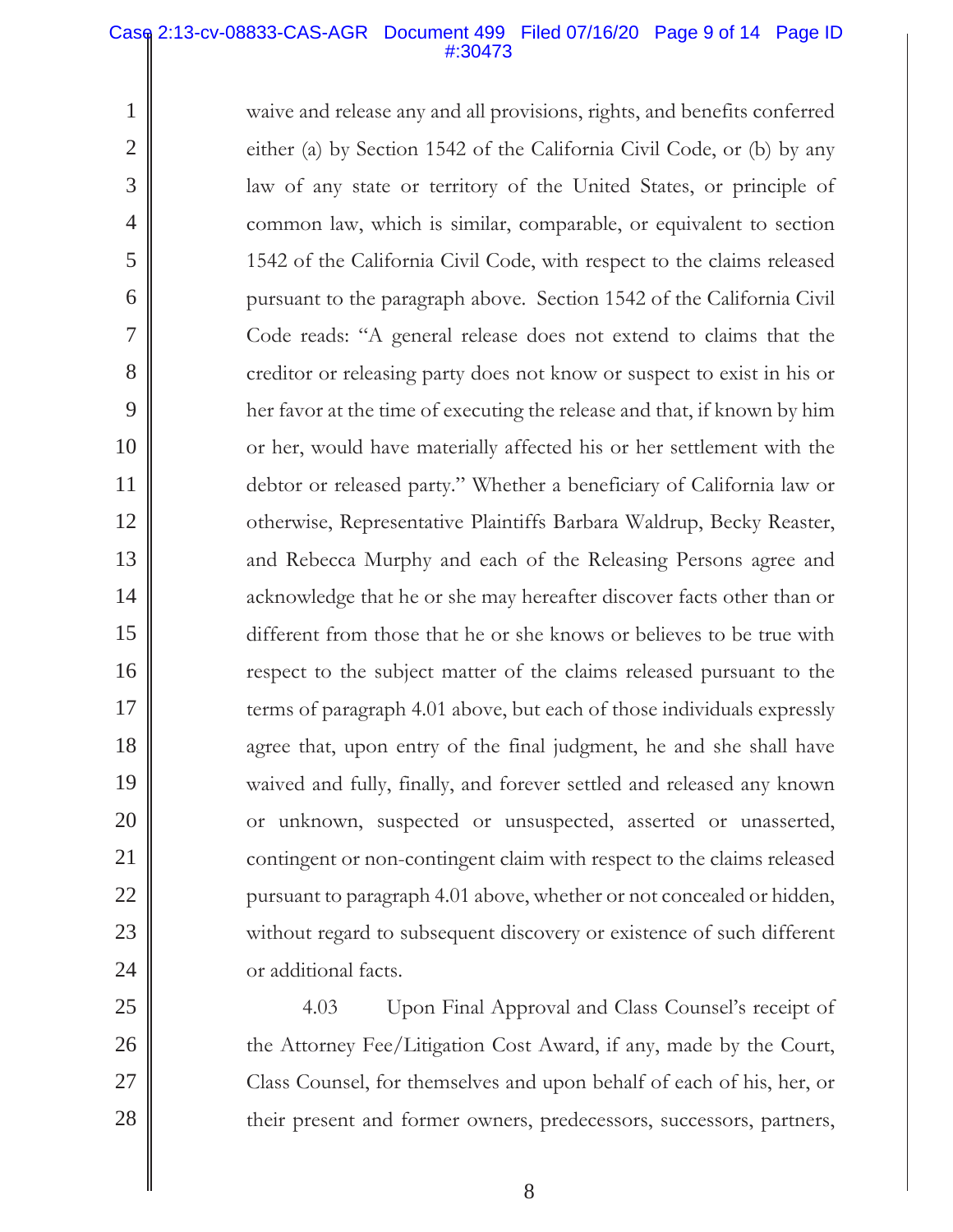# Case 2:13-cv-08833-CAS-AGR Document 499 Filed 07/16/20 Page 10 of 14 Page ID #:30474

1

2

3

4

5

6

7

8

shareholders, agents (alleged or actual), experts, representatives, employees and affiliates ("Attorney Releasors"), will unconditionally and irrevocably remise, waive, satisfy, release, acquit, and forever discharge each of the Defendants and Released Parties from any and all right, lien, title or interest in any attorneys' fee or award or any claim for reimbursement of costs in connection with the Consolidated Actions or the Released Rights, except as otherwise provided in this Agreement.

9 10 11 12 13 14 15 16. The Release set forth in paragraph 15 above and in the Agreement shall have res judicata and other preclusive effect in all pending and future claims, lawsuits, other proceedings maintained by or on behalf of Representative Plaintiffs Barbara Waldrup, Becky Reaster, and Rebecca Murphy, Class Members (except the Successful Opt-Outs), and all Releasing Persons with respect to matters and claims that are encompassed within the scope of the Release, as embodied in paragraphs 4.01 to 4.03 of the Agreement.

16 17 18 19 20 17. Defendants and any and all Released Persons are hereby released and forever discharged by Representative Plaintiffs Barbara Waldrup, Becky Reaster, and Rebecca Murphy, Class Members (except the Successful Opt-Outs), and all Releasing Persons from all matters and claims within the scope of the Release, as embodied in paragraphs 4.01 to 4.03 of the Agreement.

21 22 23 24 18. All objections, including the Allen, Mack, Fineout, Harper and Garland objections submitted in connection with the Settlement of this matter are considered and overruled in their entirety, for the reasons stated on the record at the final approval hearing.

25 26 27 28 19. Representative Plaintiffs Barbara Waldrup, Becky Reaster, and Rebecca Murphy, Plaintiffs' Counsel, Class Counsel, and each and every Class Member who is not a Successful Opt-Out are permanently enjoined from bringing, joining, assisting in, or continuing to prosecute against any Defendant or any Released Person any claim

9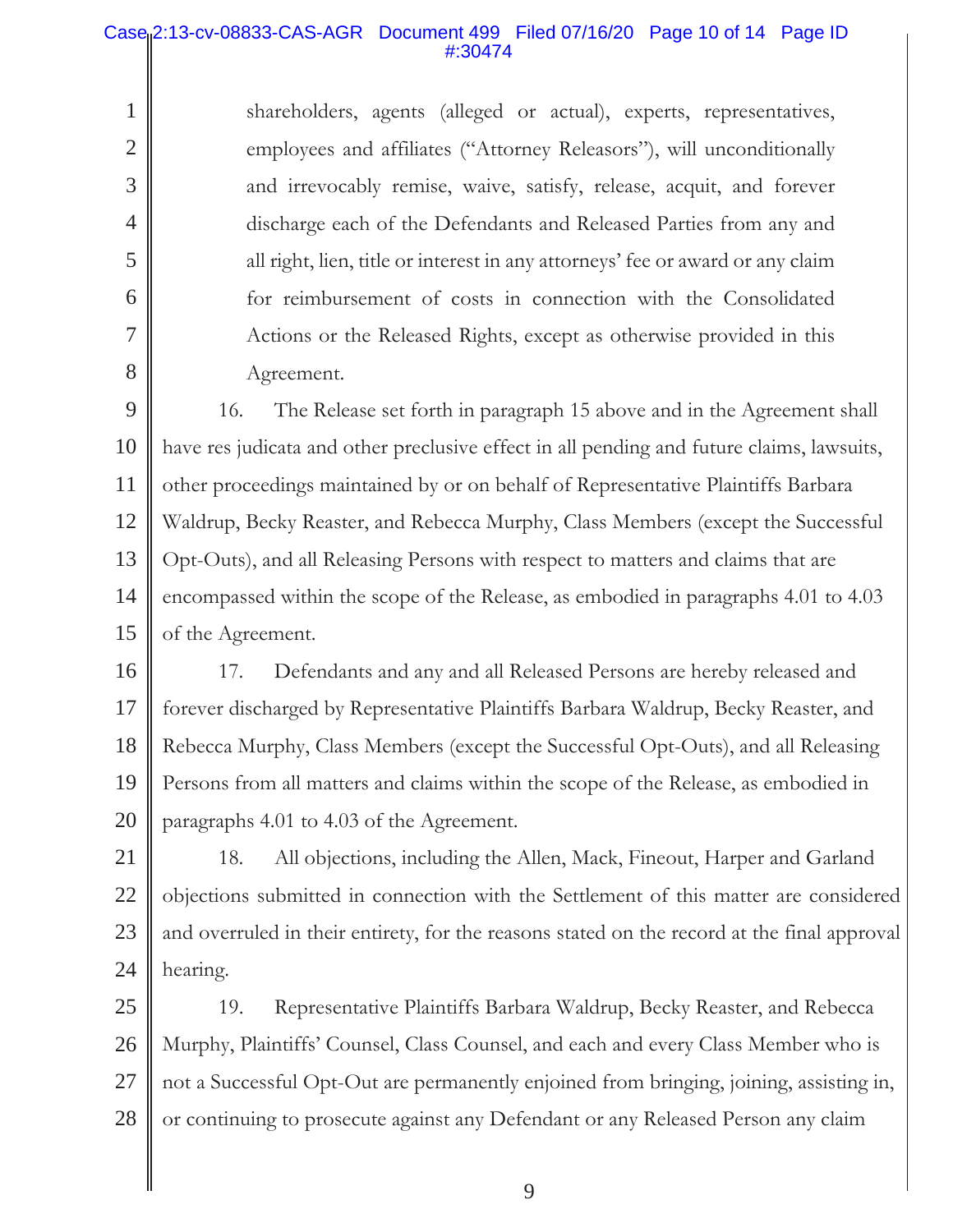### Case<sub>l</sub> 2:13-cv-08833-CAS-AGR Document 499 Filed 07/16/20 Page 11 of 14 Page ID #:30475

1 2 that was brought in the Consolidated Actions or for which a release and covenant not to sue is being given under the Agreement.

3

4 5 6 7 8 9 10 11 12 13 14 15 20. This Order, the Agreement, any document referred to in this Order, any action taken to carry out this Order, any negotiations or proceedings related to any such documents or actions, and the carrying out of and entering into the terms of the Agreement, shall not be construed as, offered as, received as or deemed to be evidence, impeachment material, or an admission or concession with regard to any fault, wrongdoing or liability on the part of any Defendant or as to the appropriateness or permissibility of the certification of any class against any party in this or in any other action, or in any other judicial, administrative, regulatory action or other proceeding; provided, however, this Order may be filed in any action or proceeding against or by any of the parties to enforce the Agreement or to support a defense of *res judicata*, collateral estoppel, release, accord and satisfaction, good faith settlement, judgment bar or reduction, or any theory of claim preclusion or issue preclusion or similar defense or counterclaim.

16 17 18 21. The Parties may, by mutual agreement, amend, modify or expand the provisions of the Agreement, including all exhibits thereto, subject to the conditions and limitations as set forth in the Agreement.

19 20 21 22 22. In the event that Final Approval is not achieved for any reason, then the Agreement, this Order, the certification of the Settlement Class and all other terms herein, together with any other orders or rulings arising from or relating to the Agreement, shall be rendered null and void and be vacated.

23

24

25

23. Except as expressly provided for in this Order, the Settlement Agreement shall govern all matters incident to the administration of the Settlement hereafter, including as to deadlines, until further order of this Court or agreement of the Parties.

26 27 24. Without in any way affecting the finality of this Order and Judgment for purposes of appeal, this Court hereby retains jurisdiction as to all matters relating to

28